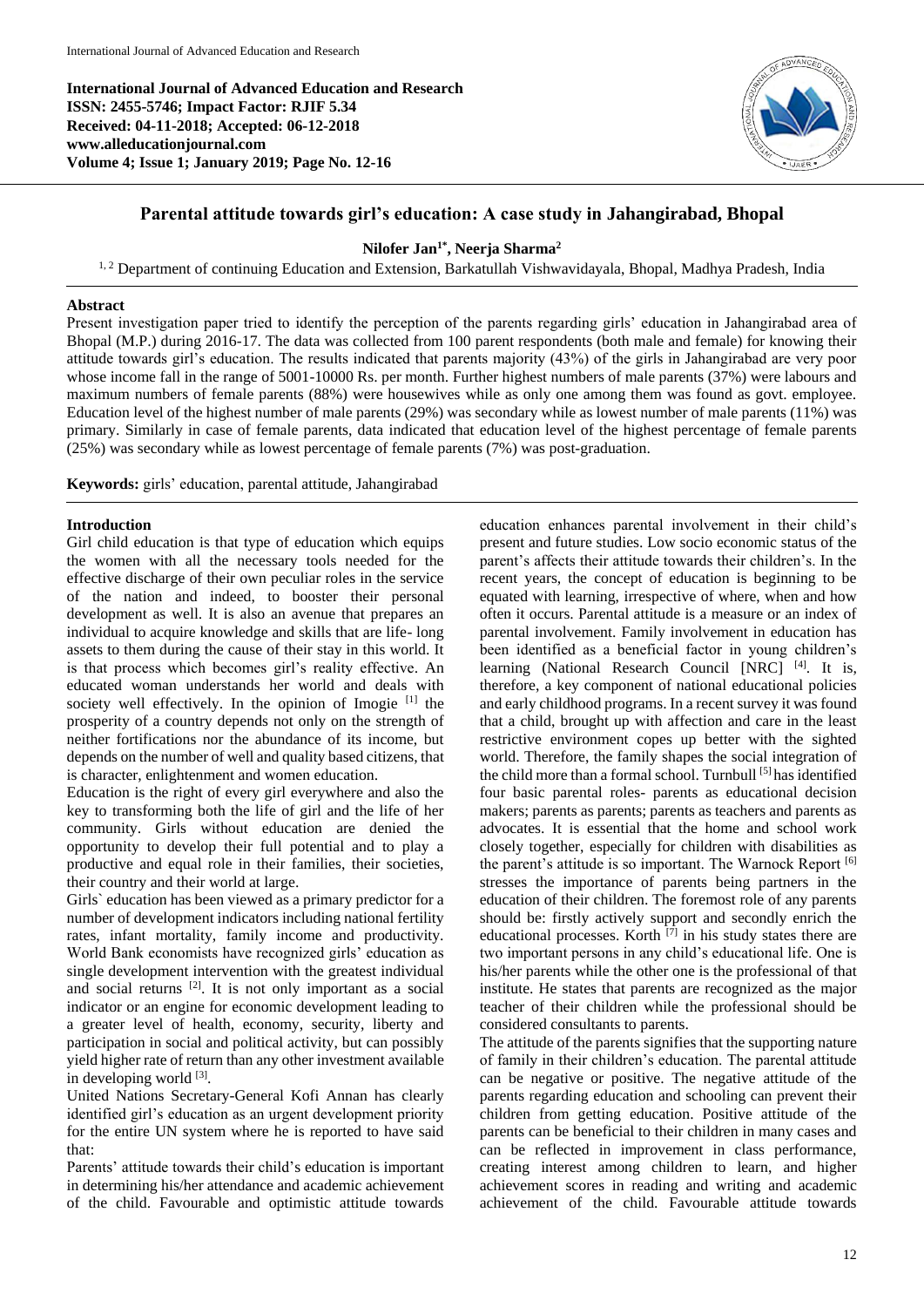schooling and education enhances parental involvement in children's present and future studies. Parent's attitude towards their children's education is affected adversely by low socio-economic status.

The growing awareness regarding education makes many families aware about the value of girl's education and act favourably towards schooling and education of the girls. They become a part of the decision making process of school, and decide the girl's future regarding higher education. Since the literature reveals that no study related to present topic has been conducted in Jahangirabad area of Bhopal, hence the present investigation has been conducted with following objectives.

- 1. To know the educational and school attitude of parents towards girl education.
- 2. To know the future planning and aspirations of the parents towards girl education.
- 3. To know about perceptions of parents regarding the benefits of girl education.

### **2. Materials and Methods**

#### **2.1 Area of Study**

Jahangirabad a part of Y class city of Bhopal Madhya Pradesh India was selected for present investigation. The socio economic condition of most of the people in this area is very weak because majority of them are land less labours. Education standard of majority of people is also very low and this area is lagging behind on all other fronts. The area is dominated by Muslims and low cast people of other religions. Majority of the parents have a positive attitude towards girl's education but find difficulties in sending their girls due to lack of govt. policies. The head of the family are males, while the females took care of the children. In many fields girls are ignored especially in receiving education.

Parents made all efforts to ensure their boys attend school and make them in better position in society than girls. Girl's education in the past was considered as wastage of time and money. Some parents believed that female are only for domestic purpose. After getting married, they focus their new home and tend to forget their parents. Males are respected by their family members. Without a male child home is considered as incomplete. In this area of Bhopal, girls are forced to get early marriage.

#### **2.2 Sample**

In order to achieve all the objectives of present investigation, the study consisted of residents of Jahangirabad Bhopal. The data was collected from 100 parent respondents (both male and female) for knowing parental attitude towards girl's education.

# **2.3 Tool**

An attitude scale was prepared by the researcher with the purpose to know the attitude of parents towards girl's education in Jahangirabad Bhopal. The data was collected through a scale consisting of 26 statements, all pertaining to schooling and education of girls. The respondent's attitude was rated on a three-point Likert scale (Agree, Disagree and No decision). The parents were also asked to provide information regarding their income, occupational and educational background. The data was analysed by applying the percentage statistics.

### **3. Results & Discussion**

The results pertaining to the present study "Parental attitude towards girl's primary education" are presented in the sub headings as follows.

| S. No. | <b>Monthly Income</b><br>range $(Rs.)$ | <b>Respondent</b><br>(Number) | <b>Percentage</b> |
|--------|----------------------------------------|-------------------------------|-------------------|
| 1.     | $1001 - 5000$                          | 41                            | 41%               |
| 2.     | $5001 - 10000$                         | 43                            | 43%               |
| 3.     | 10001 - 15000                          | 04                            | 04%               |
| 4.     | 15001 - 20000                          | 07                            | 07%               |
| 5.     | 20001 - 25000                          | 02                            | 02%               |
| 6.     | 25001 - 30000                          | 0 <sub>1</sub>                | 01%               |
| 7.     | $30001 - 35000$                        | 00                            | 00%               |
| 8.     | 35001 - 40000                          | 02                            | 02%               |
|        | Total                                  | 100                           | 100               |

**Table 1:** Monthly income of 100 selected households.

Data in Table 1 & Fig. 1 indicated that highest number of parents were 43 (43%) which fall in the income range of 5001-10000 Rs. per month while as minimum were 01 (01%) whose income was found as Rs. 25001-30000 per month. Further 41% of the parents were found very poor whose income ranged between 1001 – 5000 Rs per month. The data also revealed that %age of parents who had 10001 – 15000, 15001 – 20000, 20001 – 25000 and 25001- 30000 average income per month were 4%, 7%, 2% and 1% respectively. The results are in conformity with those of Tansel [8] and Tunalı [9] who reported that Parental socioeconomic status as measured by household income and parental education are among the determining factors of children's education.



**Fig 1:** Monthly income of 100 selected households in Jahangirabad.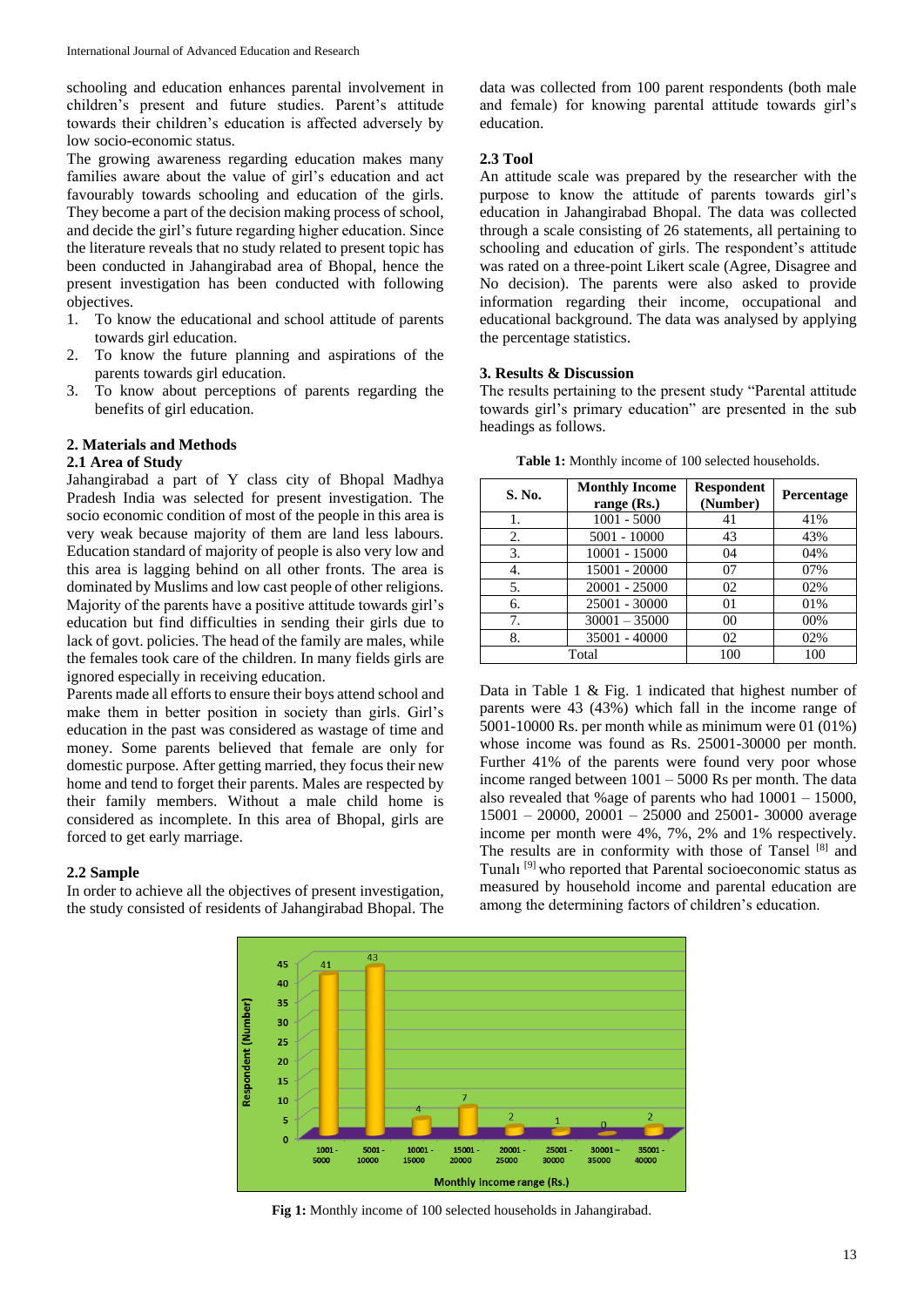|        |                 | <b>Parent</b>     |         |                   |      |  |  |  |
|--------|-----------------|-------------------|---------|-------------------|------|--|--|--|
| S. No. | Occupation      | <b>Father</b>     |         | <b>Mother</b>     |      |  |  |  |
|        |                 | Respondent (No's) | $%$ age | Respondent (No's) | %age |  |  |  |
|        | Govt. Service   | 08                | 08      | 01                |      |  |  |  |
| 2.     | Private job     | 14                | 14      | 07                |      |  |  |  |
| 3.     | <b>Business</b> | 36                | 36      |                   |      |  |  |  |
| 4.     | Household work  |                   |         | 88                | 88   |  |  |  |
| 5.     | Labour          | 37                | 37      | 04                | 04   |  |  |  |
| 6.     | Disable         | 05                | 05      | -                 |      |  |  |  |
| Total  |                 | 100               |         | 100               |      |  |  |  |

**Table 2:** Occupation of parents (male and female) of 100 selected girls.

Results indicated that highest percentage of male parents (37) were labours while lowest percentage of male parents (08) were govt employee (Table 2 & Fig. 2). Further the %age of male parents who had private job and business were 14% and 36% respectively. In addition to that 3% of male parents were found unable to work because of disability.

Similarly in case of female parents results revealed that maximum of them (88%) were housewives while as only one among them was found as govt. employee. Further the %age of female parents who were private employee and labour were  $7\%$  and  $4\%$  respectively. Njoki  $[10]$  also found that parental level of education, family economic status/occupation, family size and cost of education had a great impact towards students' access to secondary schools.



**Fig 2:** Occupation of parents (male and female) of 100 selected girls in Jahangirabad.

**Table 3:** Education level of parents (male and female) of 100 selected girls.

|        |                  | <b>Parent</b>     |         |                   |      |  |  |  |
|--------|------------------|-------------------|---------|-------------------|------|--|--|--|
| S. No. | <b>Education</b> | <b>Father</b>     |         | <b>Mother</b>     |      |  |  |  |
|        |                  | Respondent (No's) | $%$ age | Respondent (No's) | %age |  |  |  |
|        | Illiterate       | 19                | 19      | 24                | 24   |  |  |  |
| 2.     | Primary          | 10                | 10      | 08                | 08   |  |  |  |
| 3.     | Middle           | 11                |         | 14                | 14   |  |  |  |
| 4.     | Secondary        | 29                | 29      | 25                | 25   |  |  |  |
| 5.     | Sr. Secondary    | 14                | 14      | 10                | 10   |  |  |  |
| 6.     | Graduation       | 17                | 17      | 12                | 12   |  |  |  |
| 7.     | Postgraduation   |                   |         | 07                | 07   |  |  |  |
| Total  |                  | 100               |         | 100               |      |  |  |  |

Data in Table 3 & Fig. 3 shows that the education level of the highest percentage of male parents (29) was secondary while as lowest percentage of male parents (11) was primary. Further the percentage of male parents with education level of middle, Sr. Secondary and graduation were 11%, 14% and 17% respectively. In addition to that 19% of male parents were found illiterate and none of them was found Post graduate. Rankin and Aytac<sup>[11]</sup> also asserted that family resources, especially parental education are important determinants of education for both boys and girls.

Similarly in case of female parents, data in Table 3 shows that the education level of the highest percentage of female parents (25) was secondary while as lowest percentage of female parents (07) was post graduation. Further the percentage of female parents with education level of primary, middle, Sr. Secondary and graduation were 08%, 14%, 10% and 12% respectively. In addition to that 24% of the female parents were found illiterate. Dilli  $[12]$  stated that mothers 'education level is an important determiner of children's educational attainment and opportunities. More specifically, mother's level of education impacts the quality of girls' education as revealed by the international studies. Roudi, Fahimi and Moghadam<sup>[13]</sup> also asserted that girls have higher level of enrollment and attainment when mothers are educated.



**Fig 3:** Education level of parents (male and female) of 100 selected girls in Jahangirabad.

Data in Table 4 indicated that in terms of parental attitude towards girl's education, it was found that 100% parents were agreeing with statements that girl's education is essential for the society, educated girls will be more knowledgeable about raising children in future, girl's education contributes to economy of the country in the long run, education enables girls to be good house-wives in the future, girls should be provided with equal educational opportunities as boys,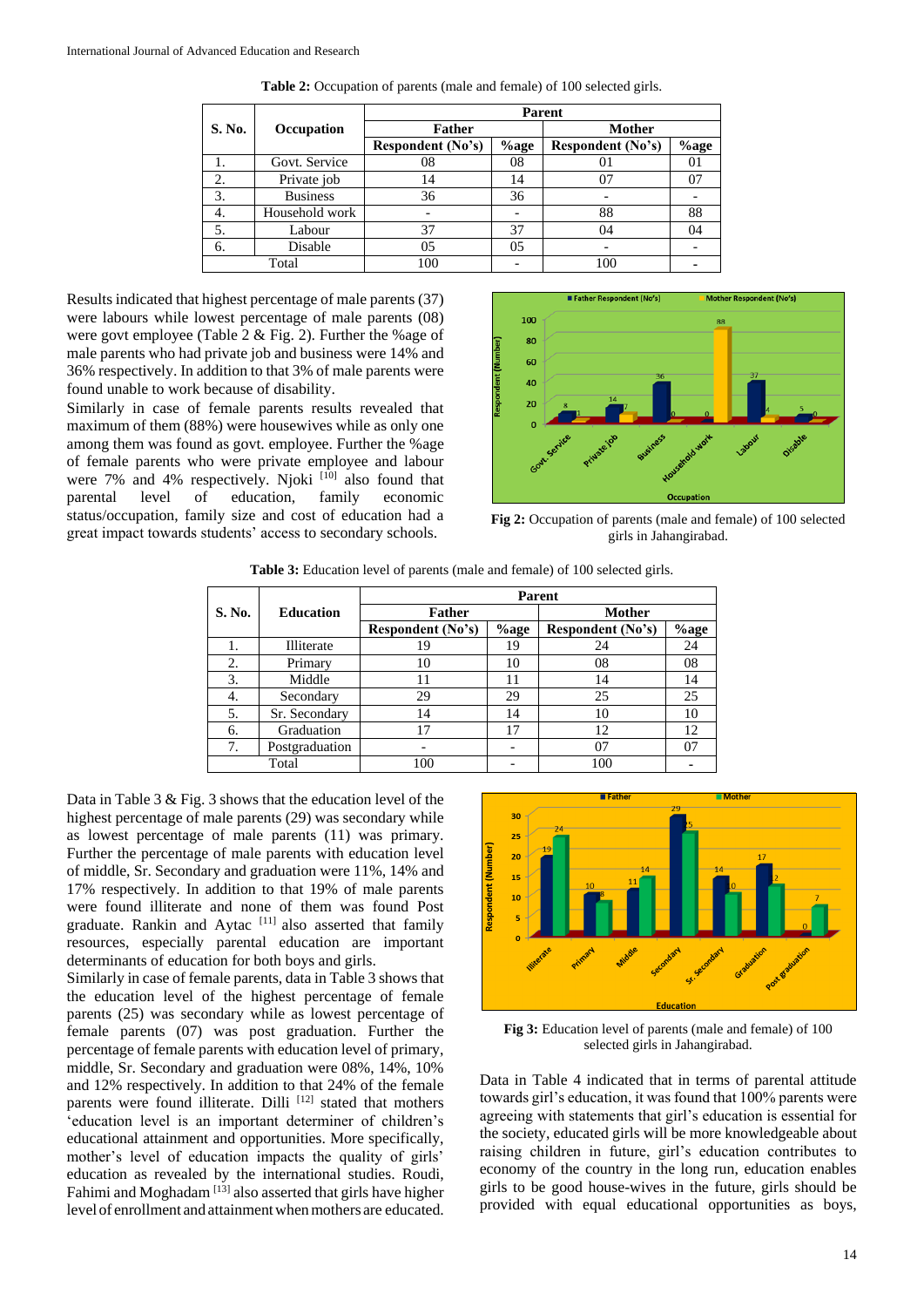families should support girl's education, girls can be successful as boys at school, girls contribute to social development and educated girls support their family financially. The results are in conformity with those of Miller [14] who also found a positive relationship between parental attitudes and girls' educational attainment. Also, it was found that 100% parents were disagreeing with that girls should educate at home only and it is more important to spare money for boy's education, 3% parents agreeing that it is morally wrong to send girls above certain age to school, 93% were disagreeing and 4% were not decided. Also, it was found that regarding the statement it is more essential for girls to learn house hold chores than going to school, 1% parents agreed, 95% disagreed and 4% were not decided. Further, 2% parents agreeing that it is not necessary for girls to go to school as their husband will take care of them when they get married while 98% disagreeing. It was found that 8% parents. agreeing that it is not right to send girls to school as they will be in the same environment with the boys, 80% disagreeing and 2% were not decided. It was found that 1% parents were agreeing that it is not essential for girls to become educated and get a job to maintain the family while 99% were disagreeing. It was found that 1% parents were agreeing that it is unnecessary to send girls to school as they will eventually get married and leave home while 99 were disagreeing. It was found that 1% parents were agreeing that it is more essential for girls to learn child care at home than going to school while

99% were disagreeing. It was found that 1% parents were agreeing that it is not appropriate to send girls to school as they might make harmful friends at school, 93% were disagreeing and 6% were not decided. It was found that 100% parents were disagreeing that it is not right for girls to go school in our religion and is not appropriate for girls to be educated according to our customs and traditions. It was found that 36% were agreeing that it not appropriate for girls to go another place for education, 63% were disagreeing and 1% were not decided. It was found that 1% parents were agreeing that girl's will be more rebellious if they are sent to school, 90% were disagreeing and 9% were not decided. It was found that 30% parents were agreeing that it is not appropriate to send girls to school unless their teacher is female, 68% were disagreeing and 2% were not decided. It was found that 2% parents were agreeing that girls cannot be successful as boys at school, 95% were agreeing and 3% were not decided. It was found that 99% parents were agreeing that educated girls can take decisions about themselves independently while 1% was disagreeing. Buzdar and Ali <a>[15]</a> also investigated the parents' attitudes toward their daughters' education in tribal areas of district Dera Ghazi Khan (Pakistan) in which the findings disclosed the parents' positive perceptions toward their daughters' education but at the same time severe scarcity of human and physical infrastructure for girls' education was also presented in the area.

|  |  | Table 4: Parental attitude toward girl's education in Jahangirabad. |  |  |
|--|--|---------------------------------------------------------------------|--|--|
|  |  |                                                                     |  |  |

| S.No.             | <b>Statement</b>                                                                                       |     | $\frac{0}{0}$<br>age | Disagree %age            |                          | $No-$<br><b>Decision</b> | $%$ age                      |
|-------------------|--------------------------------------------------------------------------------------------------------|-----|----------------------|--------------------------|--------------------------|--------------------------|------------------------------|
| 1.                | Girl's education is essential for the society.                                                         | 100 | 100                  |                          |                          |                          |                              |
| 2.                | Educated girls will be more knowledgeable about raising children in future.                            | 100 | 100                  | $\overline{\phantom{a}}$ | $\overline{a}$           | $\overline{\phantom{0}}$ | $\qquad \qquad -$            |
| $\overline{3}$ .  | Girl's education contributes to economy of the country in the long run.                                | 100 | 100                  | $\overline{a}$           |                          | $\overline{a}$           | $\qquad \qquad \blacksquare$ |
| 4.                | Education enables girls to be good housewives in the future.                                           | 100 | 100                  | $\overline{\phantom{a}}$ | $\overline{a}$           | $\overline{\phantom{a}}$ | $\overline{a}$               |
| 5.                | Girls should be provided with equal educational opportunities as boys.                                 | 100 | 100                  | $\overline{a}$           | $\overline{\phantom{a}}$ | $\overline{\phantom{0}}$ | $\qquad \qquad -$            |
| 6.                | Families should support girl's education.                                                              | 100 | 100                  | $\overline{\phantom{0}}$ | $\overline{a}$           | $\overline{\phantom{0}}$ | $\overline{a}$               |
| 7.                | Girls can be as successful as boys at school.                                                          | 100 | 100                  | $\overline{a}$           |                          | $\overline{a}$           | $\overline{a}$               |
| 8.                | Educated girls contribute to social development.                                                       | 100 | 100                  | $\overline{\phantom{a}}$ | $\overline{\phantom{a}}$ | $\overline{a}$           | $\overline{a}$               |
| 9.                | Educated girls support their families financially.                                                     | 99  | 99                   | $\overline{\phantom{a}}$ | $\overline{a}$           | 01                       | 01                           |
| 10.               | Educated girls can take decisions about themselves independently.                                      | 100 | 100                  | $\overline{a}$           |                          | $\overline{a}$           | $\overline{a}$               |
| 11.               | It is not appropriate for girls to be educated according to our customs and traditions.                | 36  | 36                   | 63                       | 63                       | 01                       | 01                           |
| $\overline{12}$ . | Girls will be more rebellious if they are sent to school.                                              | 30  | 30                   | 68                       | 68                       | 02                       | 02                           |
| 13.               | It is not right to send girls to school as they will be in the same environment with the<br>boys.      | 08  | 08                   | 80                       | 80                       | 02                       | 02                           |
| 14.               | It is morally wrong to send girls above certain age to school.                                         | 03  | 03                   | 93                       | 93                       | 04                       | 04                           |
| 15.               | It is not necessary for girls to go to school as their husband will take their care after<br>marriage. | 02  | 02                   | 98                       | 98                       |                          |                              |
| 16.               | It is not appropriate to send girls to school unless their teacher is female.                          | 02  | 02                   | 95                       | 95                       | 03                       | 03                           |
| 17.               | It is more important to spare money for boy's education.                                               |     |                      | 100                      | 100                      | $\overline{\phantom{0}}$ | $\overline{a}$               |
| 18.               | It is more essential for girls to learn household chores than going to school.                         | 01  | 0 <sub>1</sub>       | 95                       | 95                       | 04                       | 04                           |
| 19.               | It is not essential for girls to become educated and get a job to maintain the family.                 | 01  | 0 <sub>1</sub>       | 99                       | 99                       |                          | $\overline{a}$               |
| 20.               | It is unnecessary to send girls to school as they will eventually get married and leave<br>home.       | 01  | 01                   | 99                       | 99                       |                          |                              |
| 21.               | It is more essential for girls to learn child care at home than going to school.                       | 01  | 01                   | 99                       | 99                       | $\overline{a}$           | $\overline{a}$               |
| $\overline{22}$ . | It inappropriate to send girls to school as they might make harmful friends there.                     | 01  | 01                   | 93                       | 93                       | 06                       | 06                           |
| 23.               | It is not appropriate for girls to go another place for education.                                     | 01  | 01                   | 90                       | 90                       | 09                       | 09                           |
| 24.               | It is not right for girls to go to school in our religion.                                             |     |                      | 100                      | 100                      | $\overline{a}$           |                              |
| 25.               | Girls should be educated at home only.                                                                 |     |                      | 100                      | 100                      |                          |                              |

#### **4. Conclusion**

From the above it is concluded that majority of the people in Jahangirabad are very poor. Male parents of most students are labours while as majority of female parents are house wives. Education standard of male parents is also low than female parents. However they have a positive attitude towards girl's education. Some respondent find difficulties in sending their girls to school due to lack of govt. policies, long distance, shortage of female teachers, financial problems etc. The other causes of dropout rate of girls in Jahangirabad are lack of